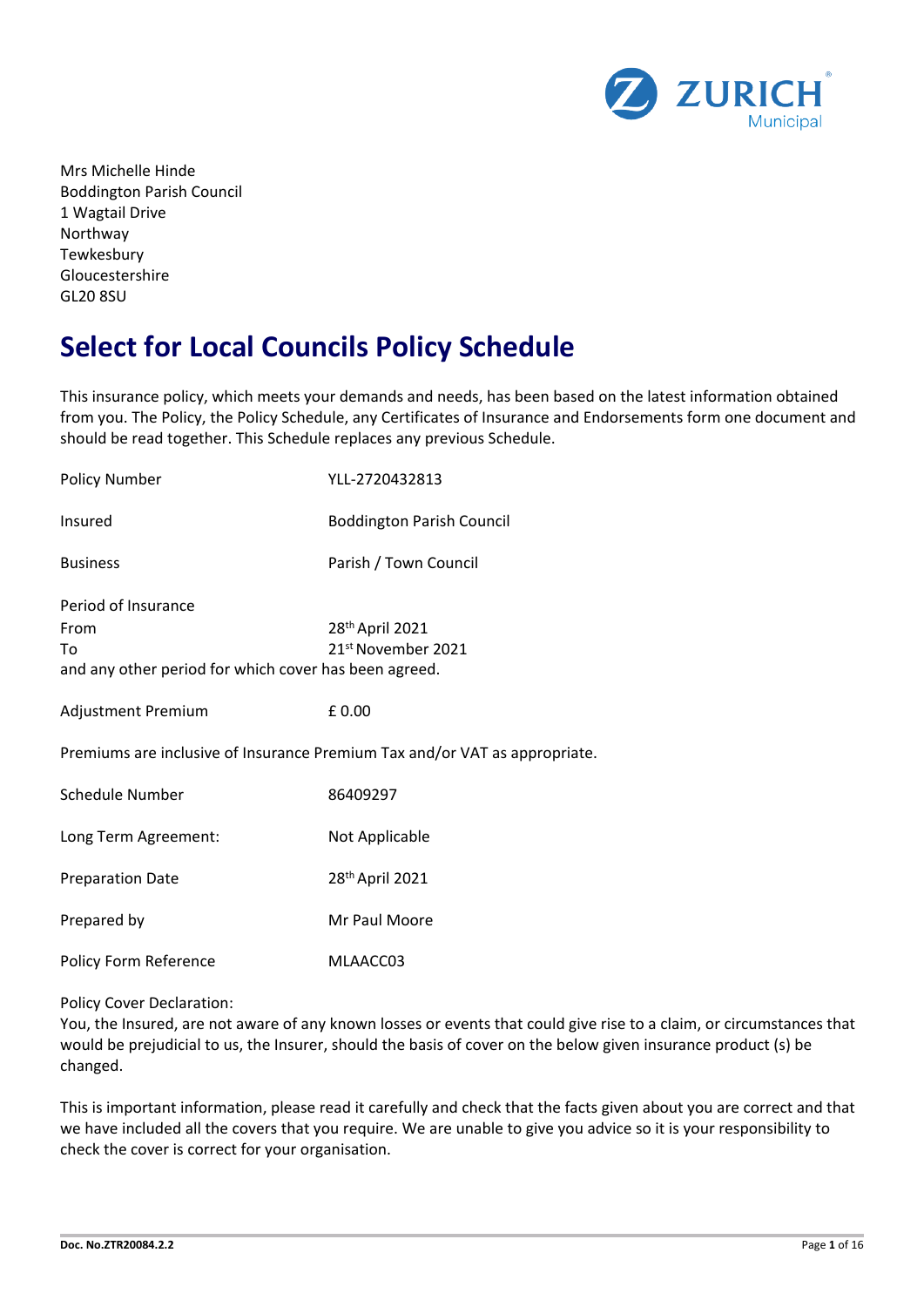

# Important information

## **Taking reasonable care**

We require that you take reasonable care in managing your activities. Where appropriate this requires you to do the following:

- Keep written risk assessments for your key activities
- Keep written records of your staff and volunteer training. For example, manual handling training, or for use of tools and machinery
- Abide by any rules, guidelines or advice that is given to you by any relevant authority, such as a Local Authority, or the Health and Safety Executive

We want you to be confident about your insurance and understand what is required of you. Please contact us if you have any questions relating to the above.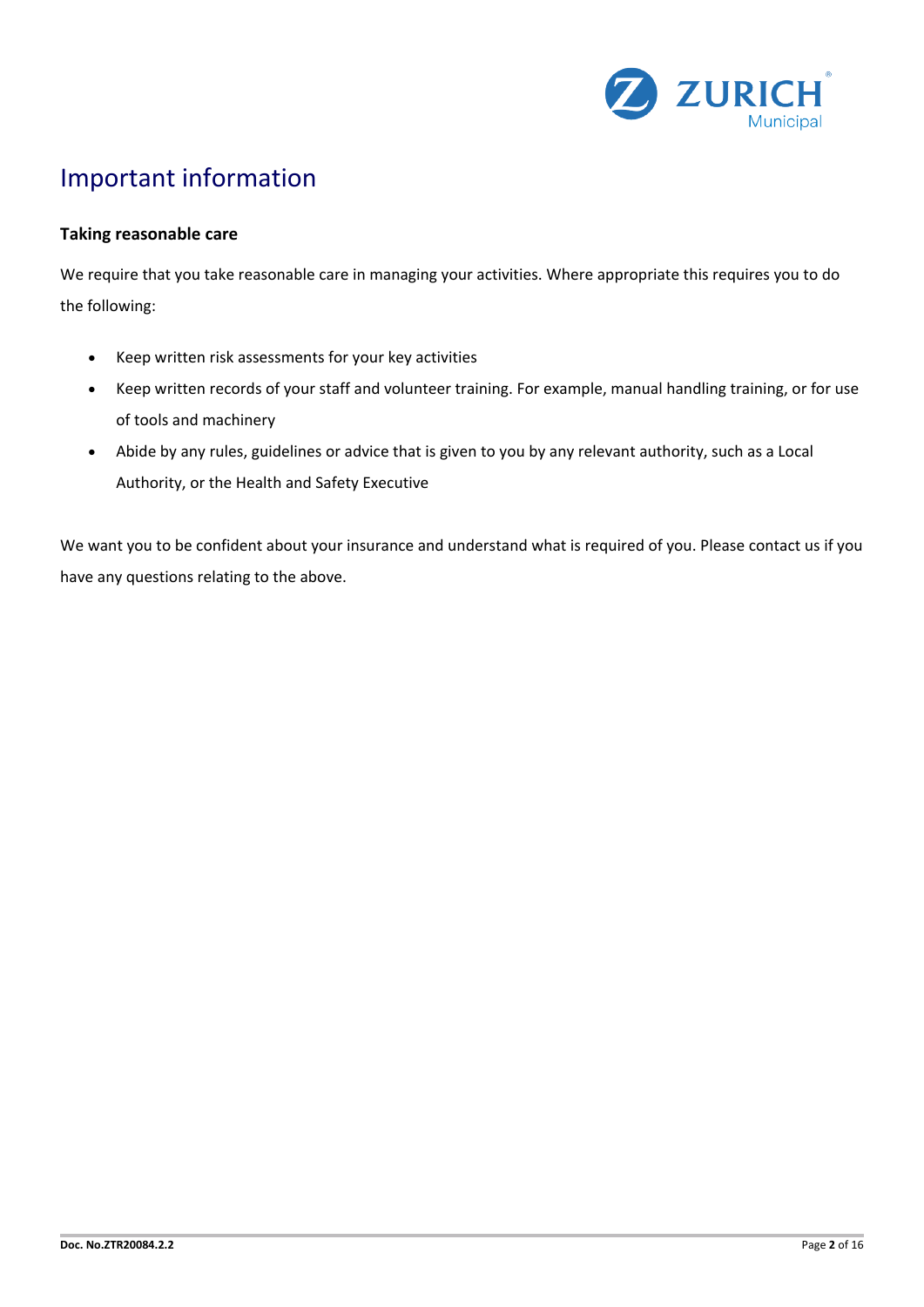

# Lines of Cover applying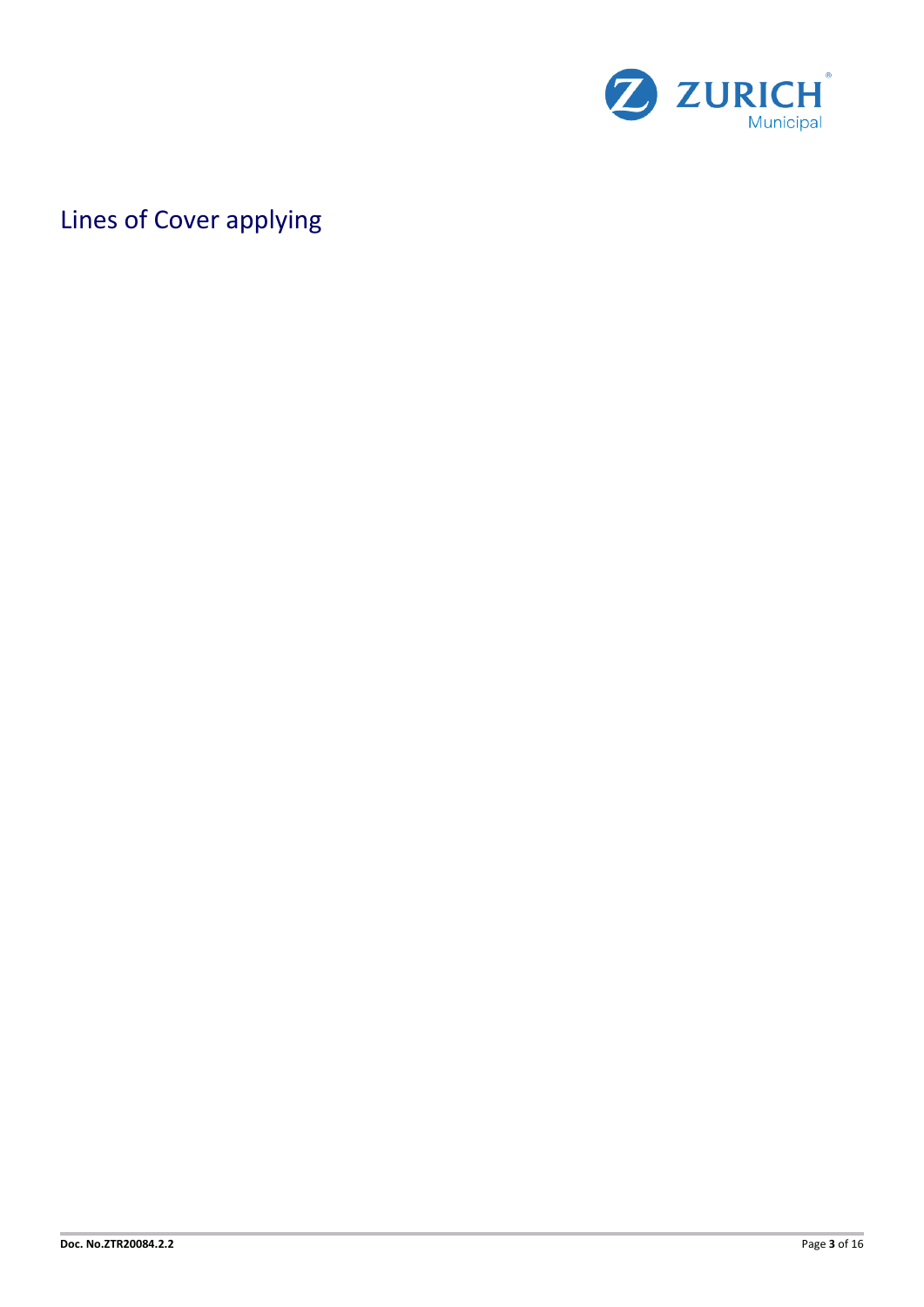

| Part C – All Risks<br><b>Table Headings</b> |                                                                                                                                |
|---------------------------------------------|--------------------------------------------------------------------------------------------------------------------------------|
| Contents (a)                                | Furniture, fixtures, fittings and tenants improvements                                                                         |
| Contents (b)                                | Other Contents and consumable stock not specified below including printed books and<br>unused stationery                       |
| Contents (c)                                | Computer Equipment, other office equipment and sports equipment                                                                |
| Contents (d)                                | Televisions, audio-visual and photographic equipment (excluding videos), beer, wine,<br>spirits, tools and gardening equipment |
| Contents (e)                                | Tobacco                                                                                                                        |
| Contents (f)                                | Camcorders, videos and gaming machines                                                                                         |
| Contents (g)                                | Civic Regalia                                                                                                                  |

## **Additional Items:**

Where no premises address is shown, the item is not based at one location and cover is provided anywhere within the **territorial limits**.

| <b>Item Description</b> | <b>Sum Insured</b> | <b>Excess</b> |
|-------------------------|--------------------|---------------|
| Litter Bin              | £454.70            | £100          |
| Laptop                  | £449.00            | £100          |
| Noticeboard             | £400.00            | £100          |
| Mixed waste bin         | £198.00            | £100          |

The excess stated applies to each and every loss.

## **Operative Endorsements:** 1, 2, 3 & 7 (see pages 35 - 37)

## **10. Communicable Diseases exclusion**

The following exclusion is added to General Exclusions but is not applicable to parts E, F, G, H, I, J, K, L, M, N, O, P, Q and R

## **5. Communicable Diseases**

This Policy does not cover any loss, damage, liability, claim, cost or expense of whatsoever nature, directly or indirectly caused by, contributed to by, resulting from, arising out of, or in connection with the following:

## a) a **communicable disease**; or

b) the fear or threat (whether actual or perceived) of a **communicable disease**

regardless of any other cause or event contributing concurrently or in any other sequence thereto.

For the purposes of this exclusion, '**communicable disease**' means any disease which can be transmitted by means of any substance or agent from any organism to another organism where:

- i) the substance or agent includes, but is not limited to, a virus, bacterium, parasite or other organism or any variation thereof, whether deemed living or not; and
- ii) the method of transmission, whether direct or indirect, includes but is not limited to, airborne transmission, bodily fluid transmission, transmission from or to any surface or object, solid, liquid or gas or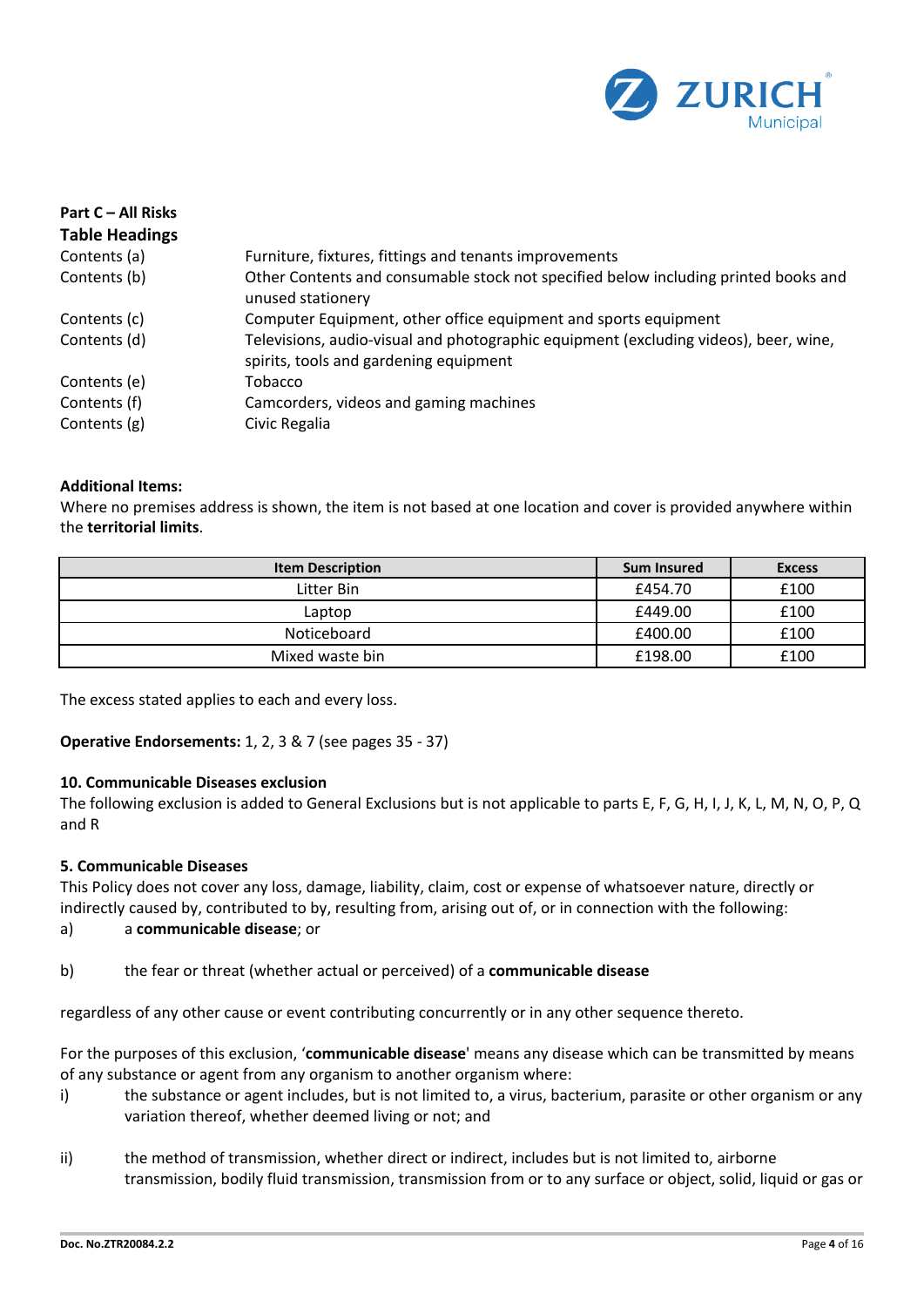

between organisms; and

iii) the disease, substance or agent can cause or threaten damage to human health or human welfare or can cause or threaten damage to, deterioration of, loss of value of, marketability of or loss of use of property.

This exclusion does not however apply in respect of and only to the extent of cover expressly stated as being provided under the extension applicable to Part B – Business Interruption titled Named Diseases, Murder, Suicide or Rape.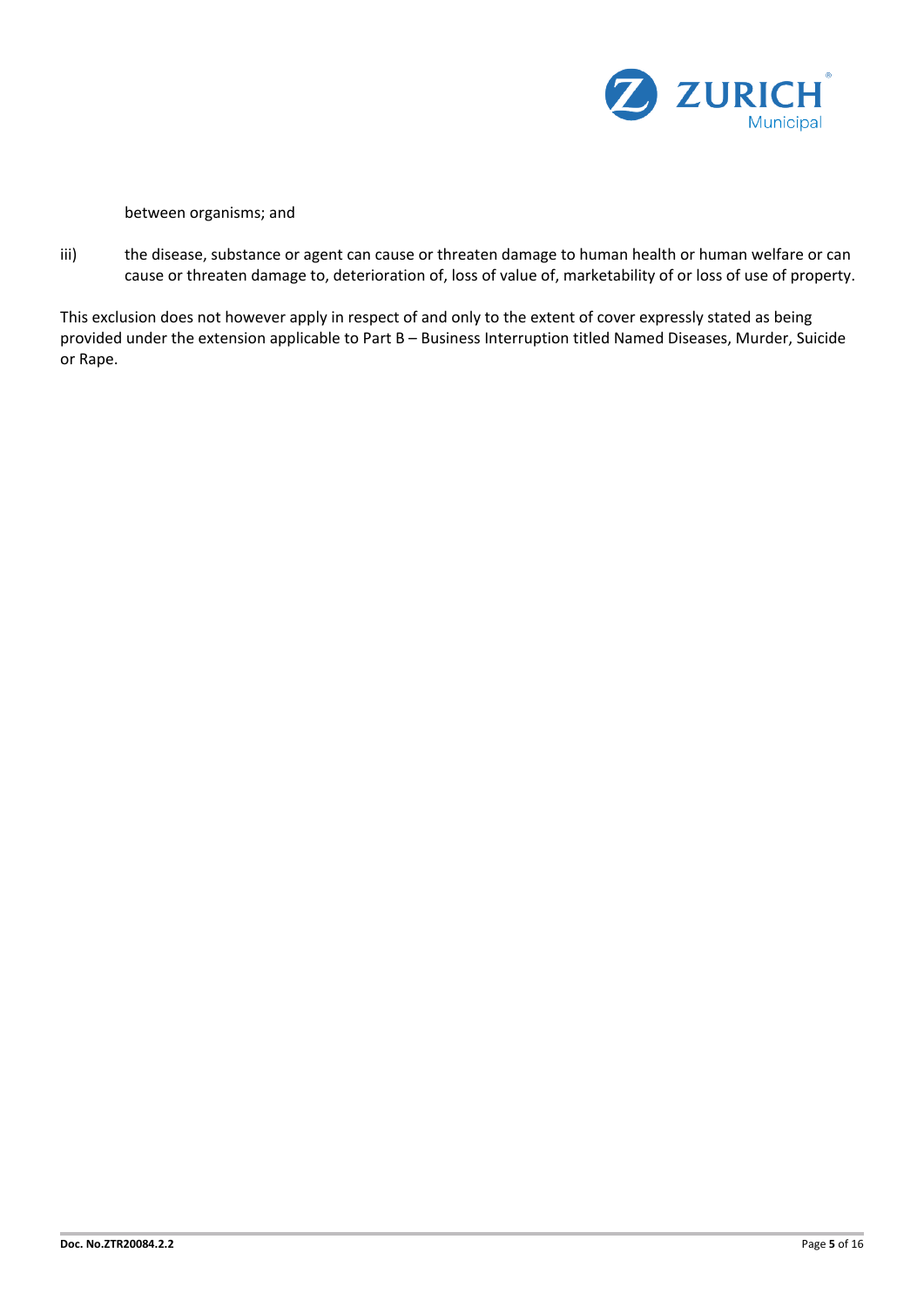

| Part D - Money |     |                                                                                                                                                                            |                    |
|----------------|-----|----------------------------------------------------------------------------------------------------------------------------------------------------------------------------|--------------------|
|                |     |                                                                                                                                                                            | Limit any one loss |
|                |     | 1. Loss of Non-Negotiable Money in the situations specified in items $2(a)$ , $2(b)$ , $2(c)(i)$<br>and $2(c)(ii)$ :                                                       | £250,000           |
|                |     | 2. Loss of other Money:<br>(a) in transit in the custody of any <b>Member</b> or <b>Employee</b> or in transit by registered<br>post (limit £250), or in a Bank Night Safe | £5.000             |
|                | (b) | in the private residence of any <b>Member</b> or <b>Employee</b>                                                                                                           | £250               |
|                | (c) | in the premises<br>(i) in the custody of or under the actual supervision of any <b>Member</b> or<br><b>Employee</b>                                                        | £5,000             |
|                |     | (ii) in locked safes or strongrooms                                                                                                                                        | £5,000             |
|                |     | (iii) in locked receptacles other than safes or strongrooms                                                                                                                | £250               |

## **Excess:** £50 each and every loss

**Personal Accident Assault Limits:** Stated in Section 3(c) of the policy wording

Operative Endorsements:

'In respect of **Section 1 – Special Definitions**, the definition of Person Insured is extended to include any person between the ages of 16 and 90.'

## **10. Communicable Diseases exclusion**

The following exclusion is added to General Exclusions but is not applicable to parts E, F, G, H, I, J, K, L, M, N, O, P, Q and R

## **5. Communicable Diseases**

This Policy does not cover any loss, damage, liability, claim, cost or expense of whatsoever nature, directly or indirectly caused by, contributed to by, resulting from, arising out of, or in connection with the following:

- a) a **communicable disease**; or
- b) the fear or threat (whether actual or perceived) of a **communicable disease**

regardless of any other cause or event contributing concurrently or in any other sequence thereto.

For the purposes of this exclusion, '**communicable disease**' means any disease which can be transmitted by means of any substance or agent from any organism to another organism where:

i) the substance or agent includes, but is not limited to, a virus, bacterium, parasite or other organism or any variation thereof, whether deemed living or not; and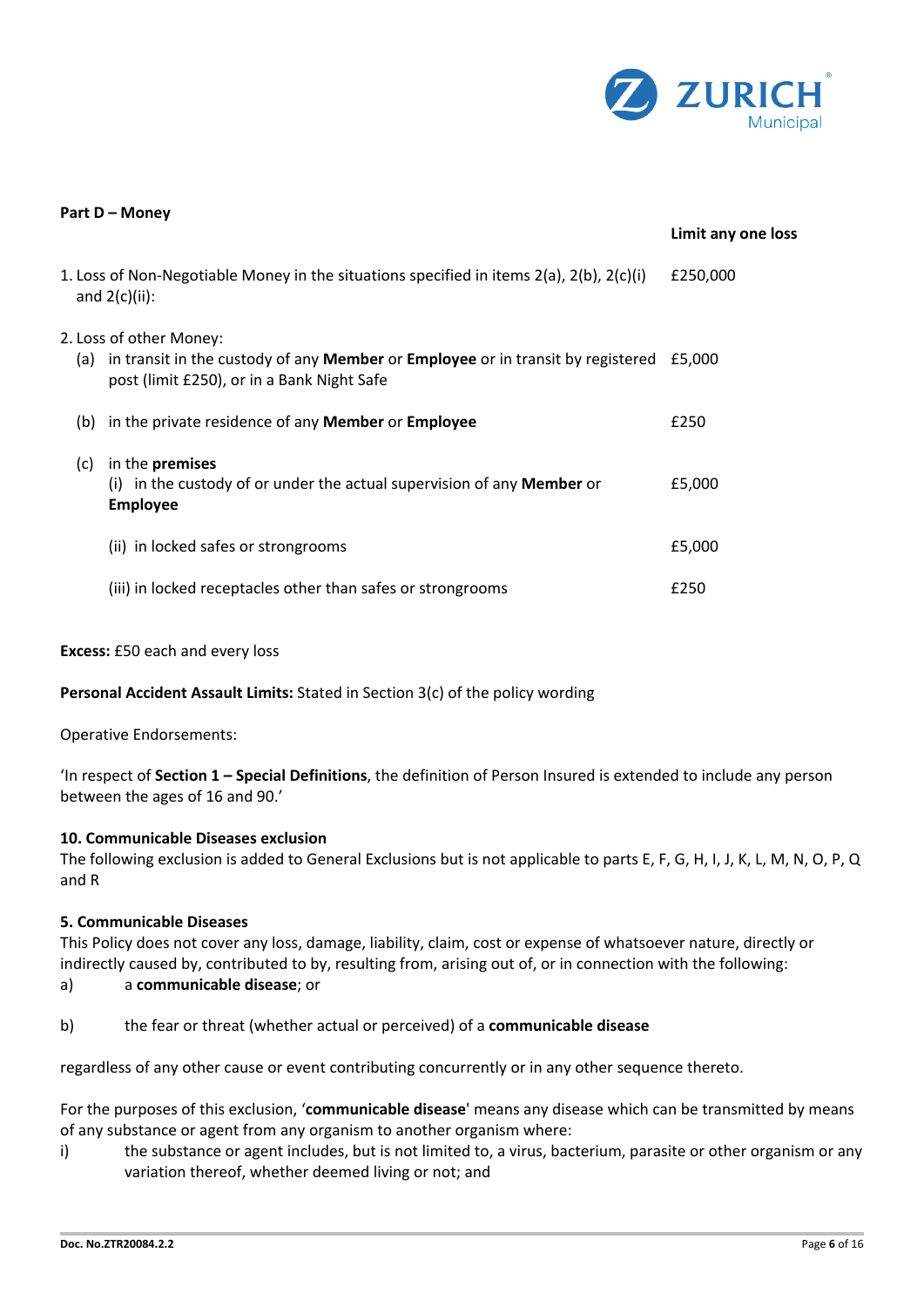

- ii) the method of transmission, whether direct or indirect, includes but is not limited to, airborne transmission, bodily fluid transmission, transmission from or to any surface or object, solid, liquid or gas or between organisms; and
- iii) the disease, substance or agent can cause or threaten damage to human health or human welfare or can cause or threaten damage to, deterioration of, loss of value of, marketability of or loss of use of property.

This exclusion does not however apply in respect of and only to the extent of cover expressly stated as being provided under the extension applicable to Part B – Business Interruption titled Named Diseases, Murder, Suicide or Rape.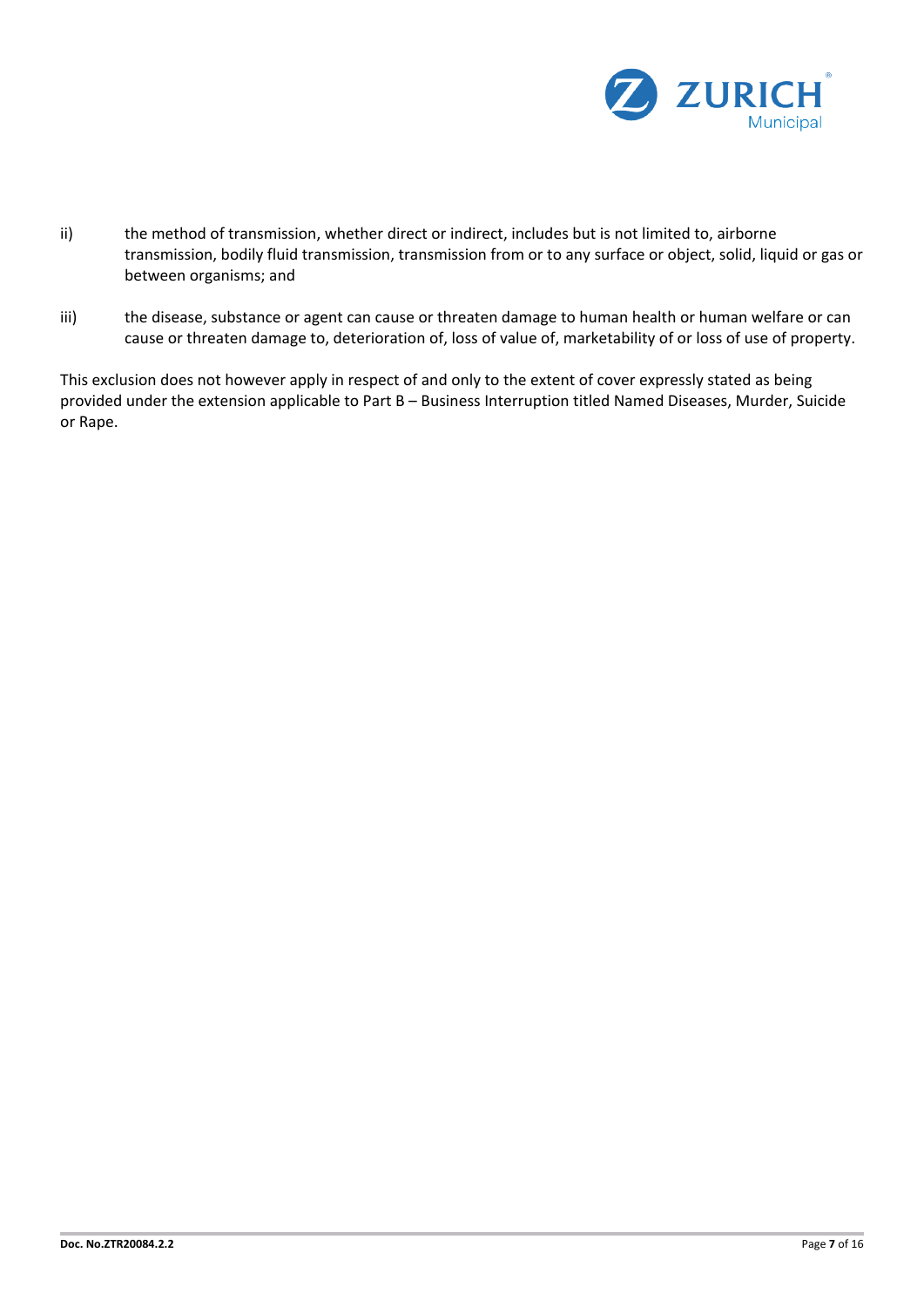

## **Part E – Public Liability**

**Limit of Indemnity:**  $\qquad 610,000,000$ 

**Excess:** £100 each and every claim in respect of Section 2(d)(ii)

## **Operative Endorsements:**

1. Environmental Clean Up Costs. The following Special Definitions are added to Section 1:

## **Clean Up Costs**

- a) Testing for or monitoring of Pollution or Contamination
- b) the costs of Remediation required by any Enforcing Authority to a standard reasonably achievable by the methods available at the time that such Remediation commences.

## **Remediation**

Remedying the effects of Pollution or Contamination including primary, complementary and compensatory actions as specified in the Environmental Damage (Prevention and Remediation) Regulations 2009.

## **Enforcing Authority**

Any government or statutory authority or body implementing or enforcing environmental protection legislation within the territorial limits.

## **Cover**

With effect from 01 July 2009 or the inception of the policy if later, the **insurer** will indemnify the **insured** in respect of all sums including statutory debts that the **insured** is legally liable to pay in respect of Clean Up Costs arising from environmental damage caused by Pollution or Contamination where such liability arises under an environmental directive, statute or statutory instrument.

Provided always that:

- a) liability arises from Pollution or Contamination caused by a sudden, identifiable, unintended and unexpected incident which takes place in its entirety at a specific time and place during the Period of Insurance. All Pollution or Contamination which arises out of one incident shall be deemed to have occurred at the same time such incident takes place
- b) the **insurer**'s liability under this Extension shall not exceed £1,000,000 for any one occurrence and in the aggregate in any one Period of Insurance and will be the maximum the insurer will pay inclusive all costs and expenses. This limit will form part of and not be in addition to the Limit of Indemnity stated in the Schedule
- c) immediate loss prevention or salvage action is taken and the appropriate authorities are notified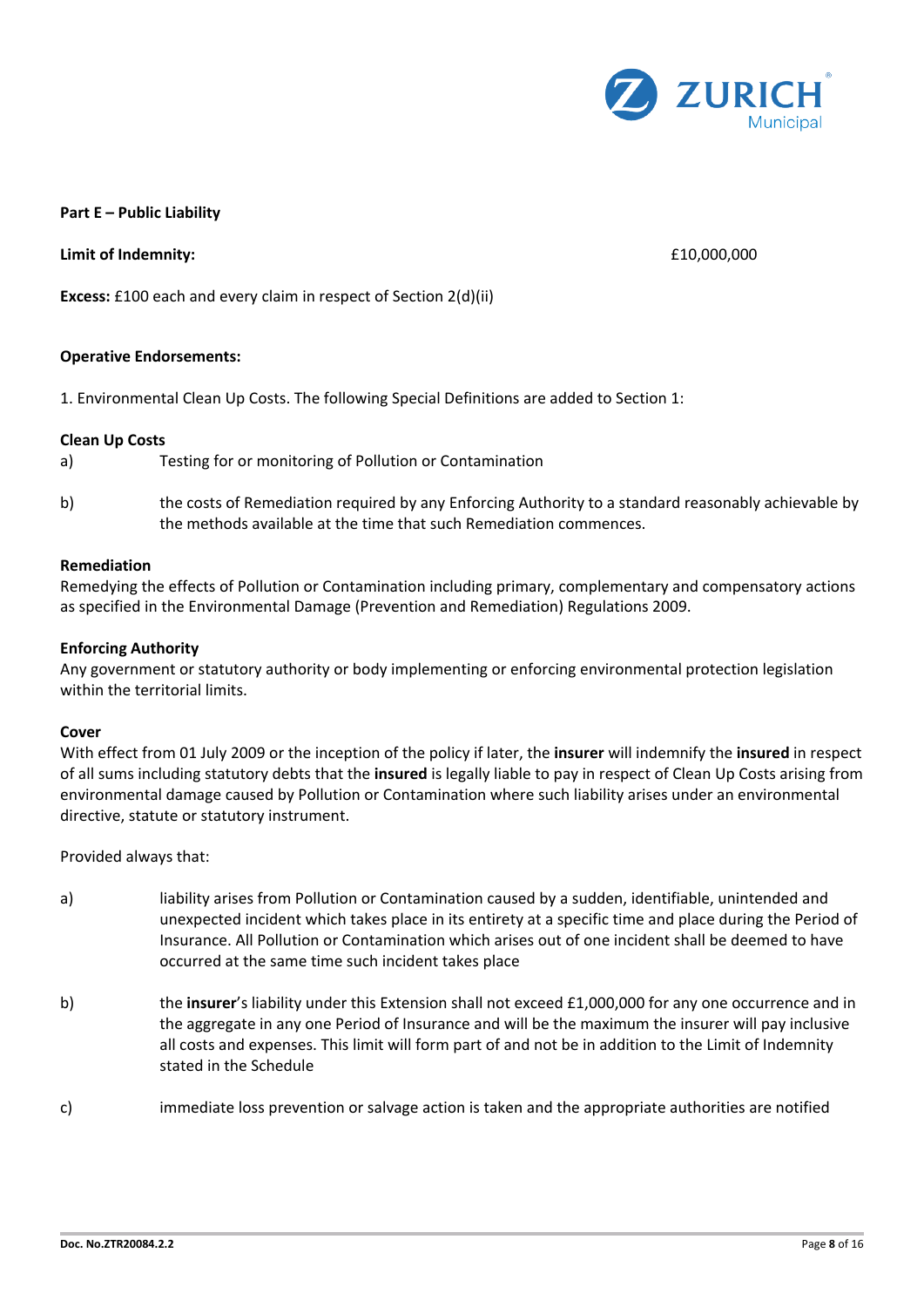

## **Exclusions**

The **insurer** shall be under no liability:

- 1. in respect of Clean up Costs for **damage** to the **Insured's** land, premises, watercourse or body of water whether owned, leased, hired, tenanted or otherwise in the **insured's** care, custody or control
- 2. for **damage** connected with pre-existing contaminated property
- 3. for **damage** caused by a succession of several events where such individual event would not warrant immediate action
- 4. in respect of removal of any risk of an adverse effect on human health on the Insured's land, premises, watercourse or body of water whether owned, leased, hired, tenanted or otherwise in the **insured's** care, custody or control
- 5. in respect of costs in achieving an improvement or alteration in the condition of the land, atmosphere or any watercourse or body of water beyond that required under any relevant and applicable law or statutory enactment at the time Remediation commences
- 6. in respect of costs for prevention of imminent threat of environmental damage where such costs are incurred without there being Pollution or Contamination caused by a sudden, identifiable, unintended and unexpected incident
- 7. for **damage** resulting from an alteration to subterranean stores of groundwater or to flow patterns
- 8. in respect of costs for the reinstatement or reintroduction of flora or fauna
- 9. for **damage** caused deliberately or intentionally by the **insured** or where they have knowingly deviated from environmental protection rulings or where the **insured** has knowingly omitted to inspect, maintain or perform necessary repairs to plant or machinery for which they are responsible
- 10. in respect of fines or penalties of any kind
- 11. for **damage** caused by the ownership or operation on behalf of the **insured** of any mining operations or storage, treatment or disposal of waste or waste products other than caused by composting, purification or pre-treatment of waste water
- 12. for **damage** which is covered by a more specific insurance policy
- 13. for **damage** caused by persons aware of the defectiveness or harmfulness of products they have placed on the market or works or other services they have performed
- 14. for **damage** caused by disease in animals belonging to or kept or sold by the **insured**.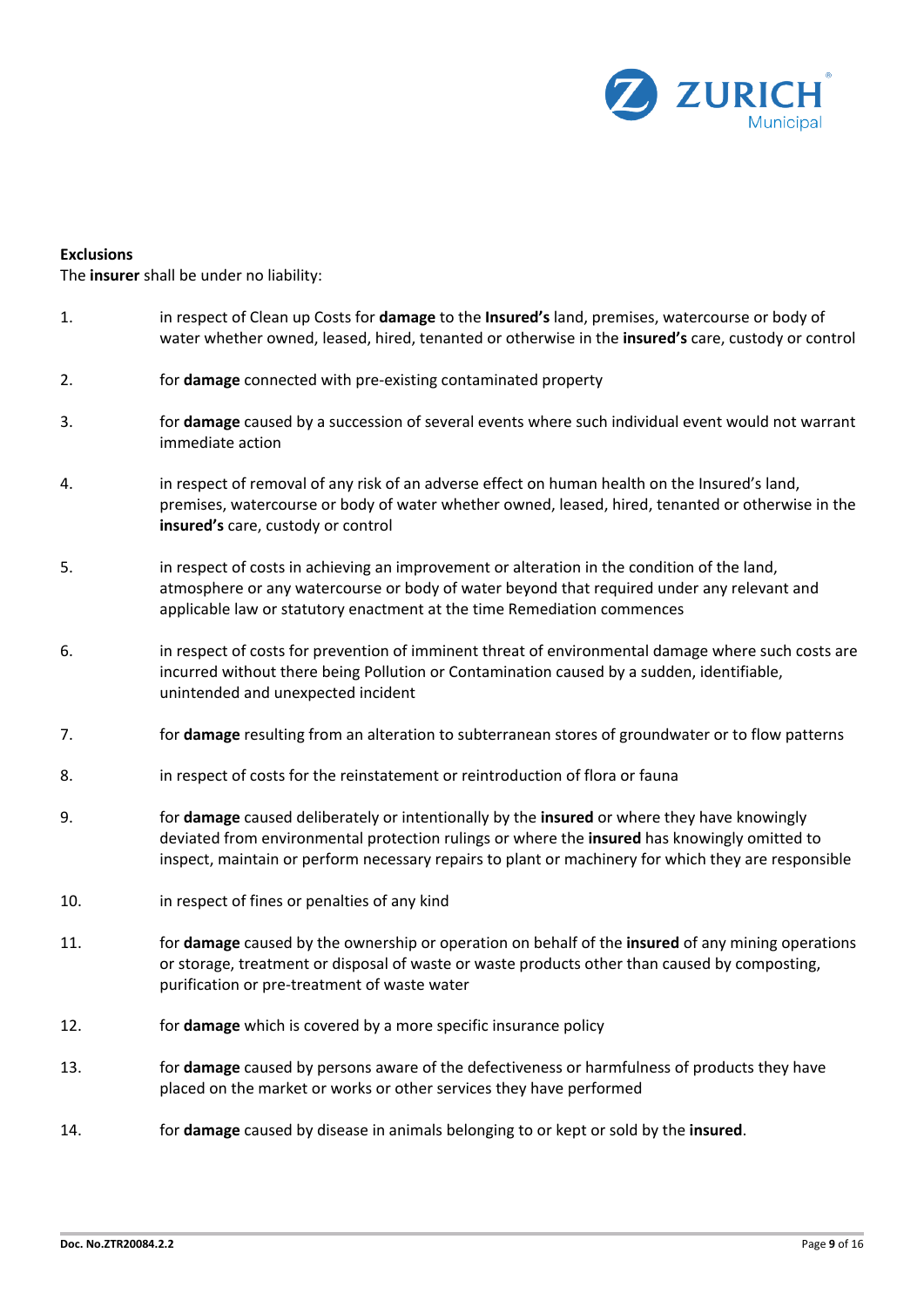

## 3. **Officials Indemnity**

Section 3 – Financial Loss For the purposes of this Section, **employee** is held to include **member**

**Part G – Employers Liability** 

**Limit of Indemnity:**  $£10,000,000$ 

**Operative Endorsements:**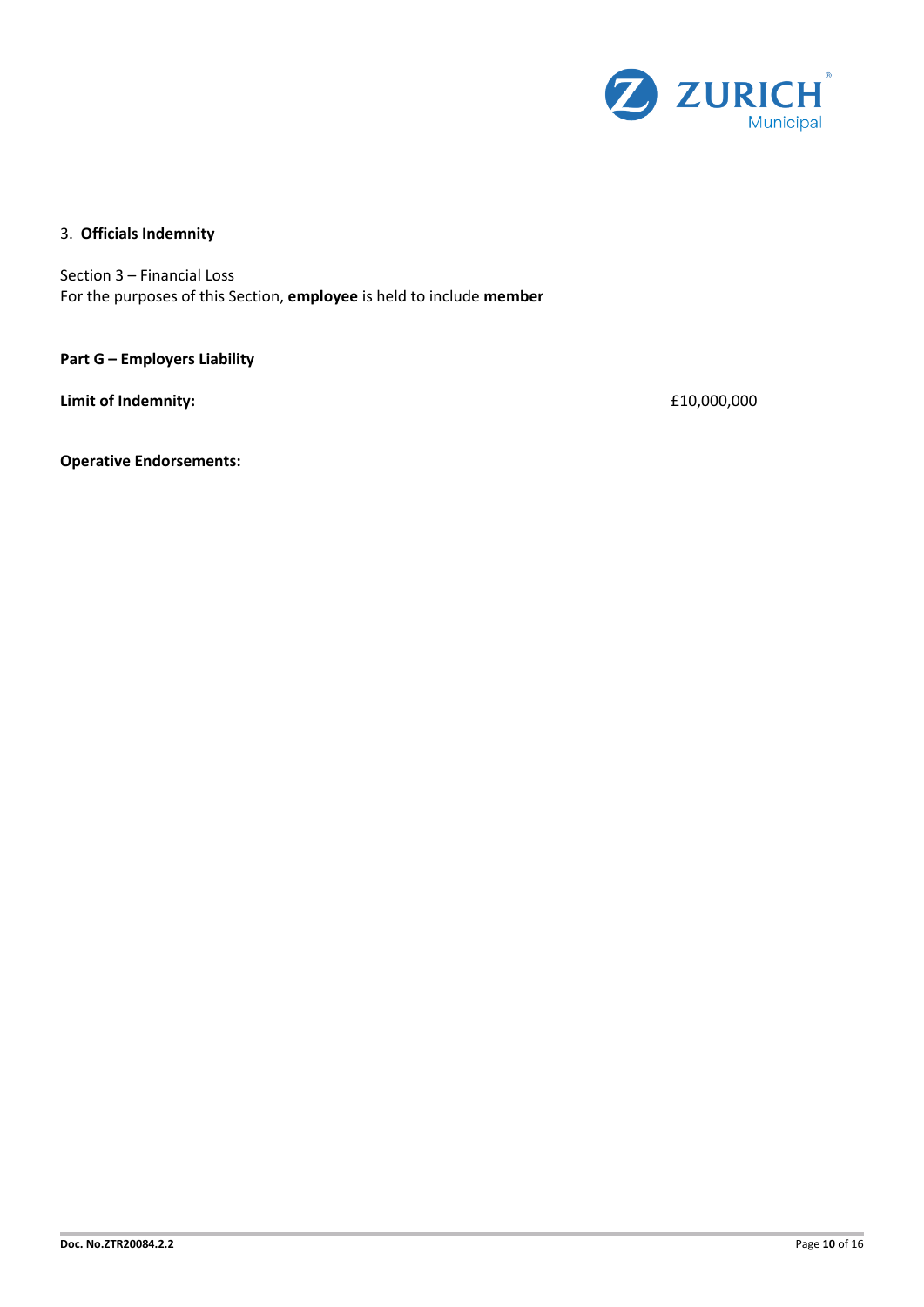

## **Part H – Libel and Slander**

**Sum Insured**  $f(100,000)$ 

**Excess:** 10% each and every claim or £1,000 whichever is the lower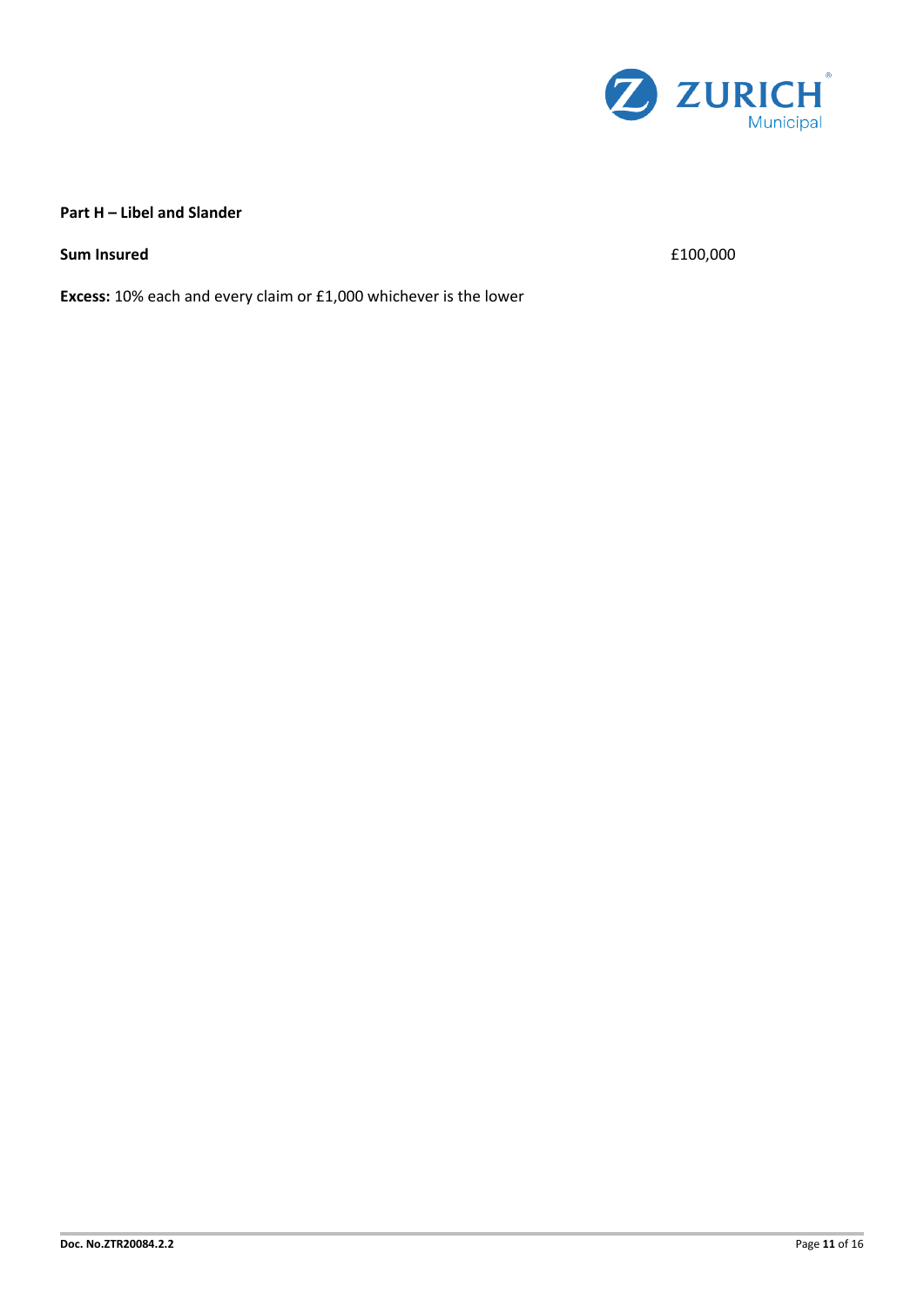

## **Part N – Fidelity Guarantee**

## **Persons Guaranteed: Sum Guaranteed** All **members** and **employees** £25,000

**Excess:** £100 each and every loss

## **Part O – Personal Accident**

Cover is limited to £500,000 any one person and £2,000,000 any one incident.

## **Persons Insured:**

## **Employees**

| Capital Sum |                                               | £20.000.00 |
|-------------|-----------------------------------------------|------------|
| Weekly Sum  |                                               | £50.00     |
| Cover       | Sections 2 and 3 - Accident and Assault Cover |            |

## **Directors/Councillors**

| Capital Sum |                                               | £20,000.00 |
|-------------|-----------------------------------------------|------------|
| Weekly Sum  |                                               | £50.00     |
| Cover       | Sections 2 and 3 - Accident and Assault Cover |            |

## Operative Endorsement:

Special Condition 4 of Section 5 is inoperative provided always that the **insurer** will not make any payment of any benefit or in respect of any expense or loss arising from any Person Insured who has attained the age of 90 years unless such expense or loss arises during the period of insurance during which the Person Insured attains the age of 90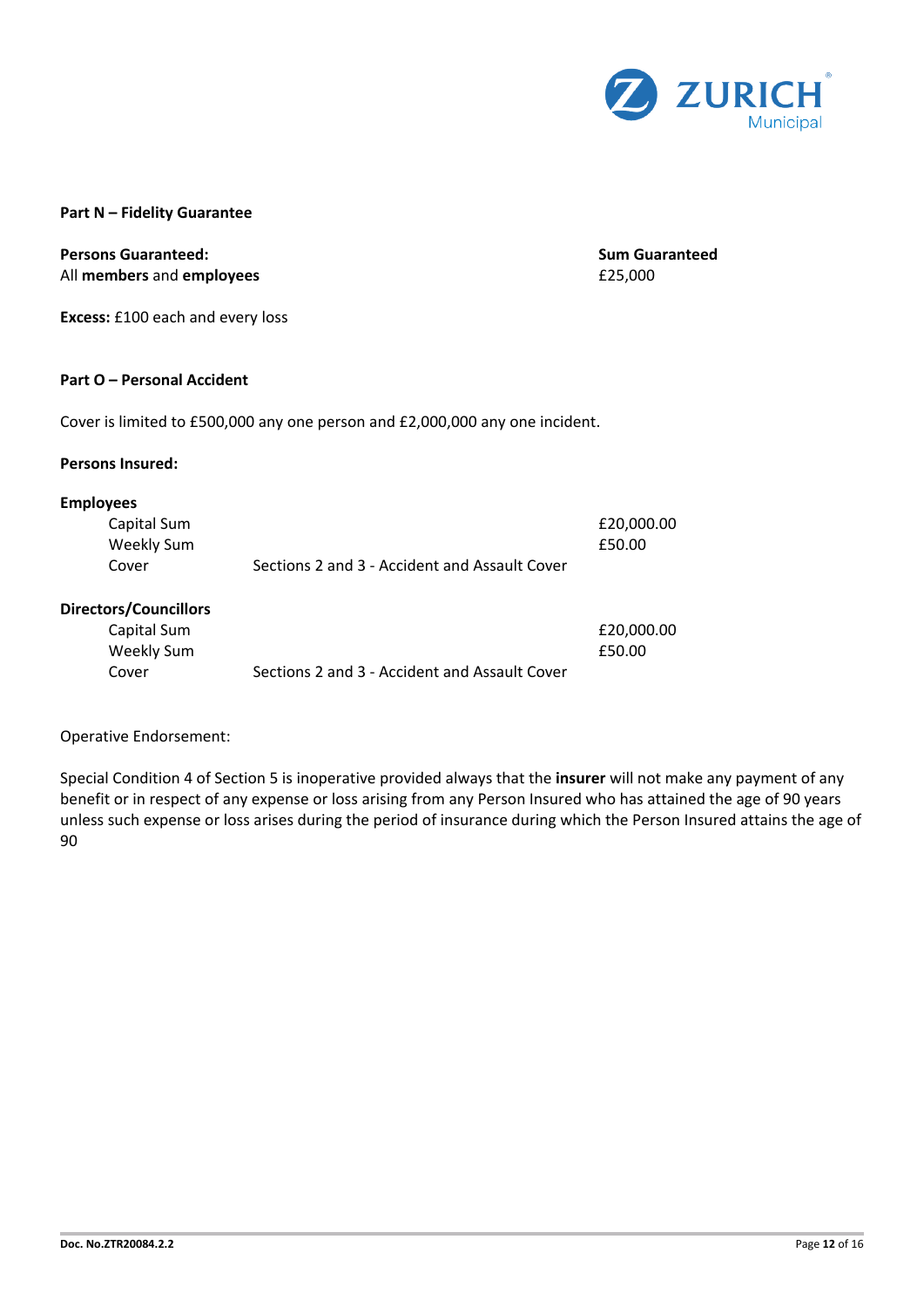

## **Part P – Legal Expenses**

The Claims Handling Agent is DAS Legal Expenses Insurance Company Limited.

| Section:                                                                                                                         |                                     |
|----------------------------------------------------------------------------------------------------------------------------------|-------------------------------------|
| 3. Employment Disputes and Compensation Awards<br>(A) Employment Disputes<br>(B) Compensation Awards<br>(C) Service Occupancy    | Operative<br>Operative<br>Operative |
| 4. Legal Defence                                                                                                                 | Operative                           |
| 5. Property Protection and Bodily Injury<br>(A) Property Protection<br>(B) Bodily Injury                                         | Operative<br>Operative              |
| 6. Tax Protection<br>(A) Inland Revenue Investigations, Full or Aspect Enquiries<br>(B) Employers compliance<br>(C) VAT disputes | Operative<br>Operative<br>Operative |
| 7. Contract Disputes                                                                                                             | Not Operative                       |
| 8. Statutory Licence Protection                                                                                                  | Operative                           |
| Limit of Indemnity:                                                                                                              | £100,000                            |

## **Operative Endorsements**

Section 2 (c) shall read:

(c) in civil claims other than claims under Section 3 it is always more likely than not that a Person Insured will recover damages (or obtain any other legal remedy which the **insurer** has agreed) or make a successful defence.

Provisos (i) (1), (i) (2) and (ii) to Section 3 (B) are deleted.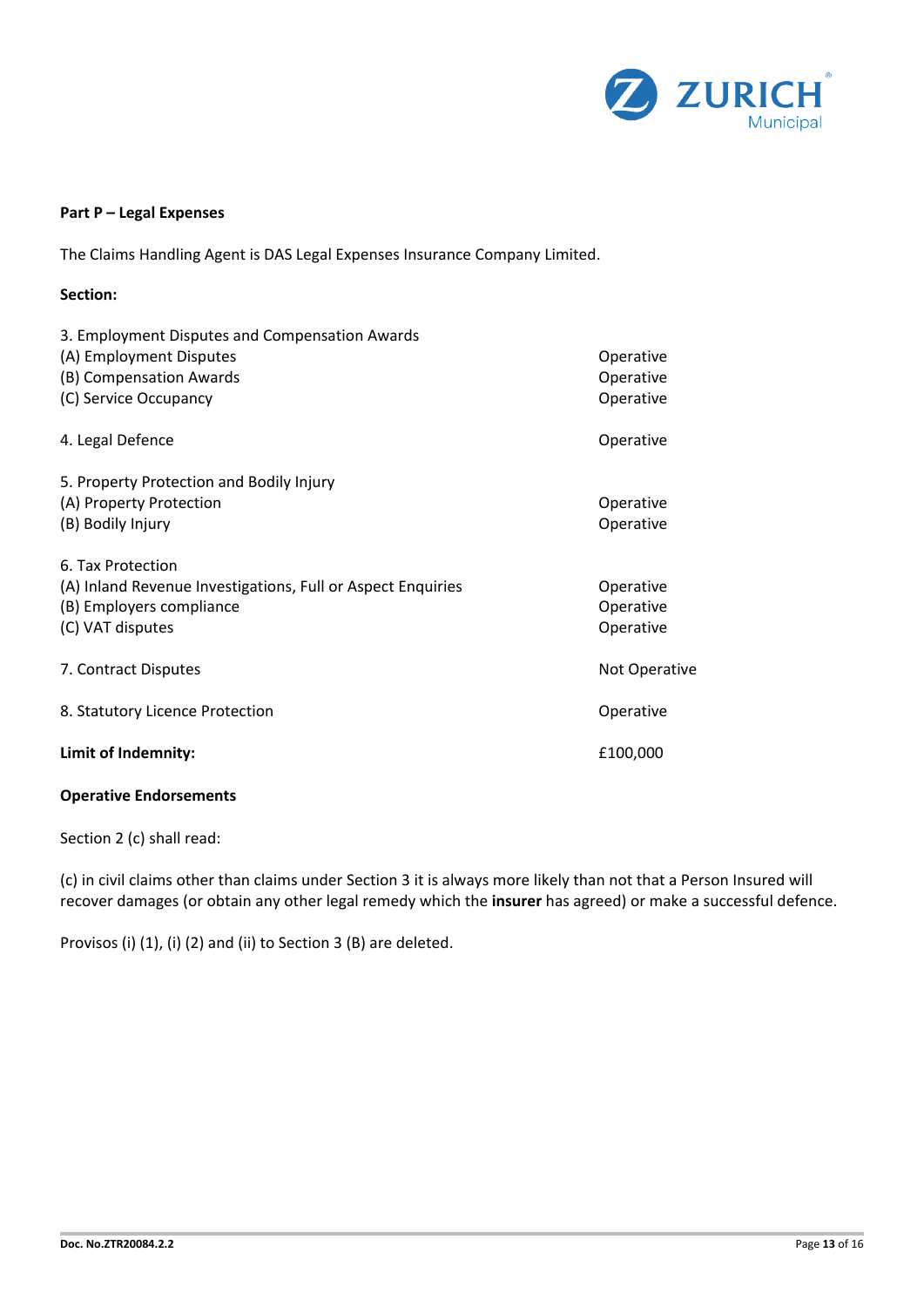

## General Notes

## 1. Fair presentation of the risk

You must make a fair presentation of the risk to us at inception, renewal and variation of your policy. This means that we must be told about all facts and circumstances which may be material to the risks covered by the policy and that you must not make a misrepresentation to us about any material facts. As part of your duty of fair presentation, you must ensure that the information detailed within the schedule is correct and complete. A material fact is one which would influence the acceptance or assessment of the risk. If you have any doubt about facts considered material, it is in your interests to disclose them to us.

Failure to make a fair presentation of the risk could result in the policy either being avoided, written on different terms or a higher premium being charged, depending on the circumstances surrounding the failure to present the risk fairly.

This policy is compliant with the principles of the Insurance Act 2015 law reforms. It also incorporates an 'opt out' which has the aim to promote good customer outcomes. We have opted-out of the 'proportionate reduction of claim remedy' available to insurers under the Insurance Act 2015. This means that in cases of non-disclosure or misrepresentation which are neither deliberate nor reckless, if we would have charged an additional premium had we known the relevant facts, we will charge that premium and pay any claims in full rather than reducing claims payments in proportion to the amount of premium that would have been charged.

We believe that our 'additional premium approach' should, in most situations, be more favourable to our customers when compared to the proportionate reduction of claim remedy. Our additional premium approach does not affect our right to apply the other remedies available under the Act for non-disclosure or misrepresentation.

## 2. Cancellation

All insurance policies run for a fixed period of time. The Insured can terminate an insurance contract verbally or in writing at any time. No refund will legally be due for any unused period of cover outside of the 'cooling off period' for consumer customers or following initiation for organisations and businesses. The Insurer may cancel the policy by giving 30 days' notice in writing. In such an event the insured will be entitled to a return of premium in respect of the unexpired portion of the period of insurance.

## 3. Bonus and fee structure

Employees and businesses who work for ZIP UK are remunerated in various different ways for selling insurance contracts. Employees receive a basic salary and also receive a bonus based on a number of factors, including the achievement of sales and quality targets. Businesses which work for the insurer on an outsourced basis receive a fee and also additional payments based on a number of factors, including the achievement of sales and quality targets.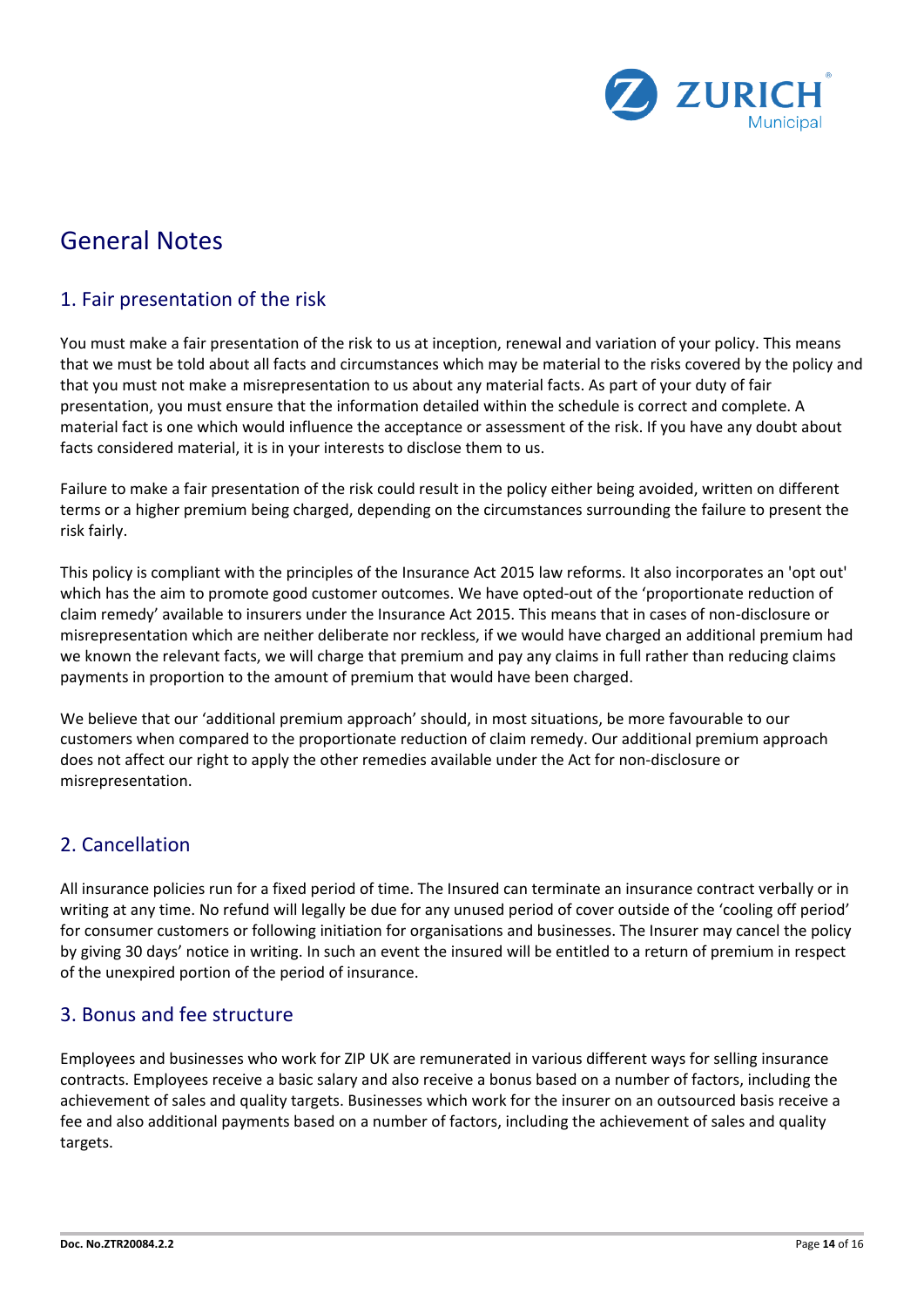

# Claims Contact Information

If you need advice on a claim, it is important that you speak to the appropriate specialist. Claims specialists are available to discuss your cover and advise you on how to make a claim. Their contact details are:

| Line of cover                                                                                                                                                                                                                                                                                                                                     | <b>Claims</b>              | <b>Claims contact details</b> |                                                                                                                                                                                                                                           |
|---------------------------------------------------------------------------------------------------------------------------------------------------------------------------------------------------------------------------------------------------------------------------------------------------------------------------------------------------|----------------------------|-------------------------------|-------------------------------------------------------------------------------------------------------------------------------------------------------------------------------------------------------------------------------------------|
| Buildings, Contents including "All Risks"<br>Items<br><b>Business Interruption</b><br>Computer<br>Money<br><b>Public Liability</b>                                                                                                                                                                                                                | team<br>Property<br>Claims | Tel:<br>Email:<br>Address:    | 0800 028 0336<br>farnboroughpropertyclaims@uk.zurich.com<br>Zurich Municipal Property Claims, Zurich Financial<br>Services, PO Box 3303, Interface Business Park,<br>Swindon, SN4 8WF                                                     |
| <b>Employers Liability</b><br>Personal Assault under Money<br><b>Personal Accident</b><br>Financial and administrative liability<br><b>Professional Negligence</b><br><b>Hirers Liability</b><br><b>Fidelity Guarantee</b><br>Libel and Slander<br><b>Engineering Insurance</b><br>Engineering - Deterioration of Stock<br><b>Business Travel</b> | Liability<br>Claims        | Tel:<br>Email:<br>Address:    | 0800 876 6984<br>fnlc@uk.zurich.com (New Claims)<br>zmflc@uk.zurich.com (Subsequent correspondence)<br>Zurich Municipal Casualty Claims, Zurich House, 1<br>Gladiator Way, Farnborough, Hampshire, GU14 6GB<br>(DX 140850, Farnborough 4) |
| Motor                                                                                                                                                                                                                                                                                                                                             | Motor<br>Claims            | Tel:<br>Email:<br>Address:    | 0800 916 8872 (new claims)<br>0800 232 1913 (customer damage)<br>zmmotorclaimsoffice@uk.zurich.com<br>Zurich Municipal Motor Claims, PO Box 3322, Interface<br>Business Park, Swindon, SN4 8XW                                            |
| Legal Expenses                                                                                                                                                                                                                                                                                                                                    | DAS Legal<br>Claims        | Tel:                          | 0117 976 2030 (Switchboard)                                                                                                                                                                                                               |

## General claims procedure

This is a description of the general claims procedure you will need to follow:

- 1. Contact the relevant claims office, to notify the claim
- 2. If necessary, a claim form will be sent out to you for completion, or you will be asked to send details in writing
- 3. In the event of uncertainty, please call the relevant office for guidance.
- 4. Out of hours/Emergency Property losses please contact 0800 028 0336
- 5. Track open claims on-line at:<https://www.zurich.co.uk/municipal/existing-customers>